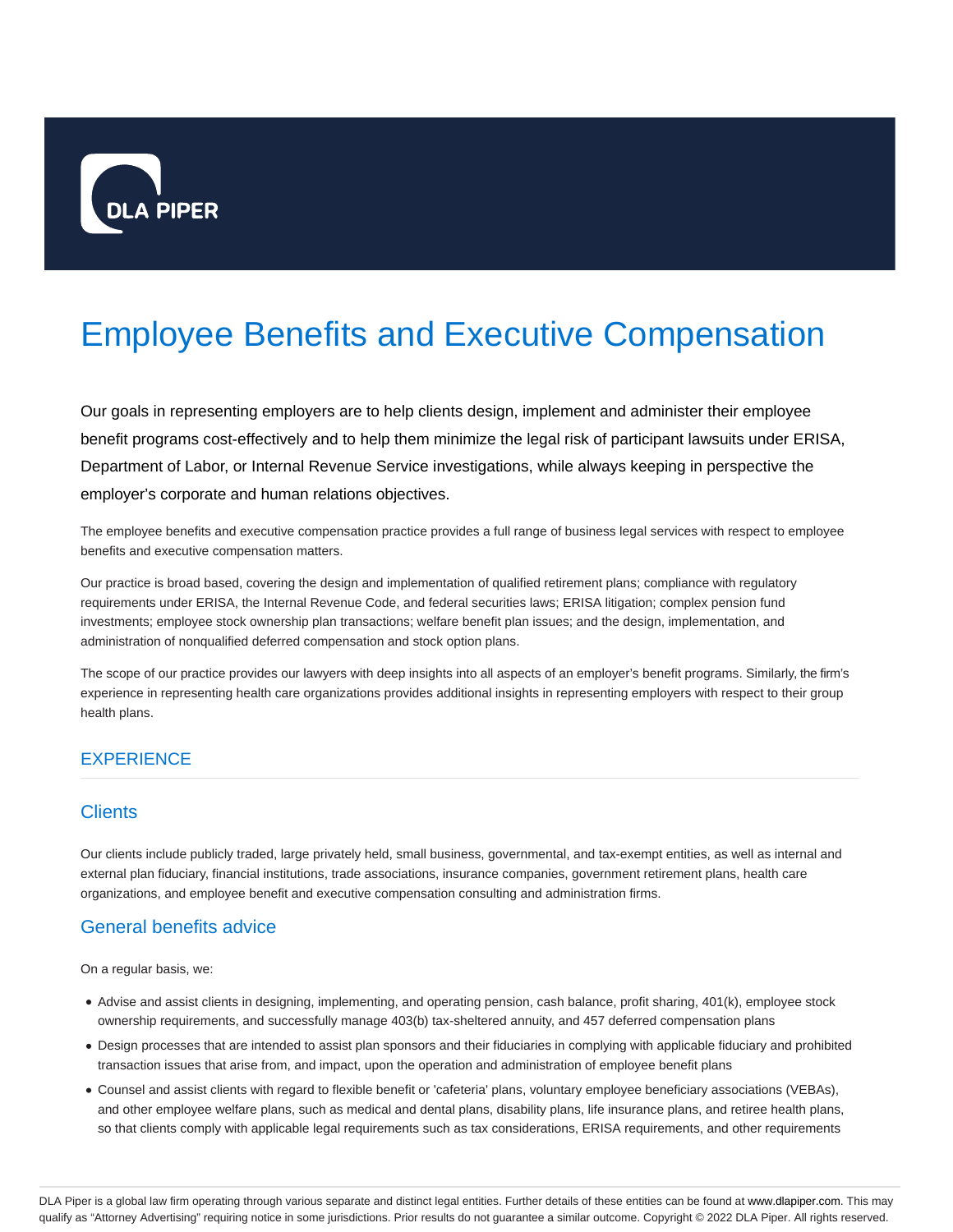relating to federal and state law

- Advise clients on compliance with HIPAA and other legislative changes to ERISA affecting group medical plans
- Work with state, local, and federal governmental entities to design and operate retirement and welfare benefit plans, including tax-qualified retirement plans, 403(b) plans, 457plans, 'pick-up' plans, and cafeteria plans
- Represent major benefits programs in connection with outsourcing of administrative services and benefits administration to third-party administrators, including service agreements and audit controls
- Advise clients on self-insured medical plan liabilities and COBRA obligations in the context of acquisitions and divestitures
- Draft and review plan documents and amendments, summary plan descriptions, and other plan materials
- Obtain IRS approval of new tax-qualified plans and amendments to existing tax-qualified plans
- Help clients resolve plan compliance issues through the IRS Employee Plans Compliance Resolution System, including the Voluntary Compliance Resolution (VCR) Program and the Closing Agreement Program (CAP)
- Represent clients in connection with government investigations and audits of benefit plans
- When necessary, litigate tax, fiduciary, and other issues involving plan operations

# Executive compensation and incentive plans

Our lawyers regularly advise clients in designing and operating:

- Supplemental executive retirement plans (SERPs) and excess benefit plans
- Incentive plans and non-tax-qualified deferred compensation plans
- Golden parachutes and discretionary severance agreements that contain the language needed to ensure a favorable judicial review standard under the Supreme Court's decision in Bruch v Firestone and its progeny
- Employment agreements for key executives
- Stock option plans, restricted stock plans, stock purchase, stock appreciation, and other equity-based and capital appreciation-based compensation plans, both domestically and internationally. We have prepared registration statements for employee equity programs and regularly advise clients on the securities laws affecting employee benefits

# Third party fiduciary responsibility and plan investment counseling

On a regular basis, our lawyers:

- Work with investment fund managers in structuring investment products suitable for qualified retirement plans, and work with plan committees and individual trustees, helping them understand their responsibilities as ERISA fiduciaries
- Represent banks and insurance companies in developing mutual funds and other investment packages for sale to retirement plans
- Design processes that are intended to assist clients in complying with applicable fiduciary issues relating to these transactions
- Analyze plan investments to determine whether unrelated business taxable income may be generated for plan investors
- Advise clients on other tax issues, such as the unrelated business income tax

## Mergers, acquisitions and other transactional work

We are experienced in structuring ESOP transactions for tax and ERISA compliance, financing and ESOP's purchase of employer securities, and advising on corporate and securities issues relating to ESOP transactions.

Our lawyers have extensive experience in advising clients on many types of ERISA and other employee benefits litigation. We have handled cases involving multi-employer plan withdrawal liability, benefit claims, contribution collections, and ERISA fiduciary matters.

#### INSIGHTS

# **Publications**

DLA Piper is a global law firm operating through various separate and distinct legal entities. Further details of these entities can be found at www.dlapiper.com. This may qualify as "Attorney Advertising" requiring notice in some jurisdictions. Prior results do not guarantee a similar outcome. Copyright @ 2022 DLA Piper. All rights reserved.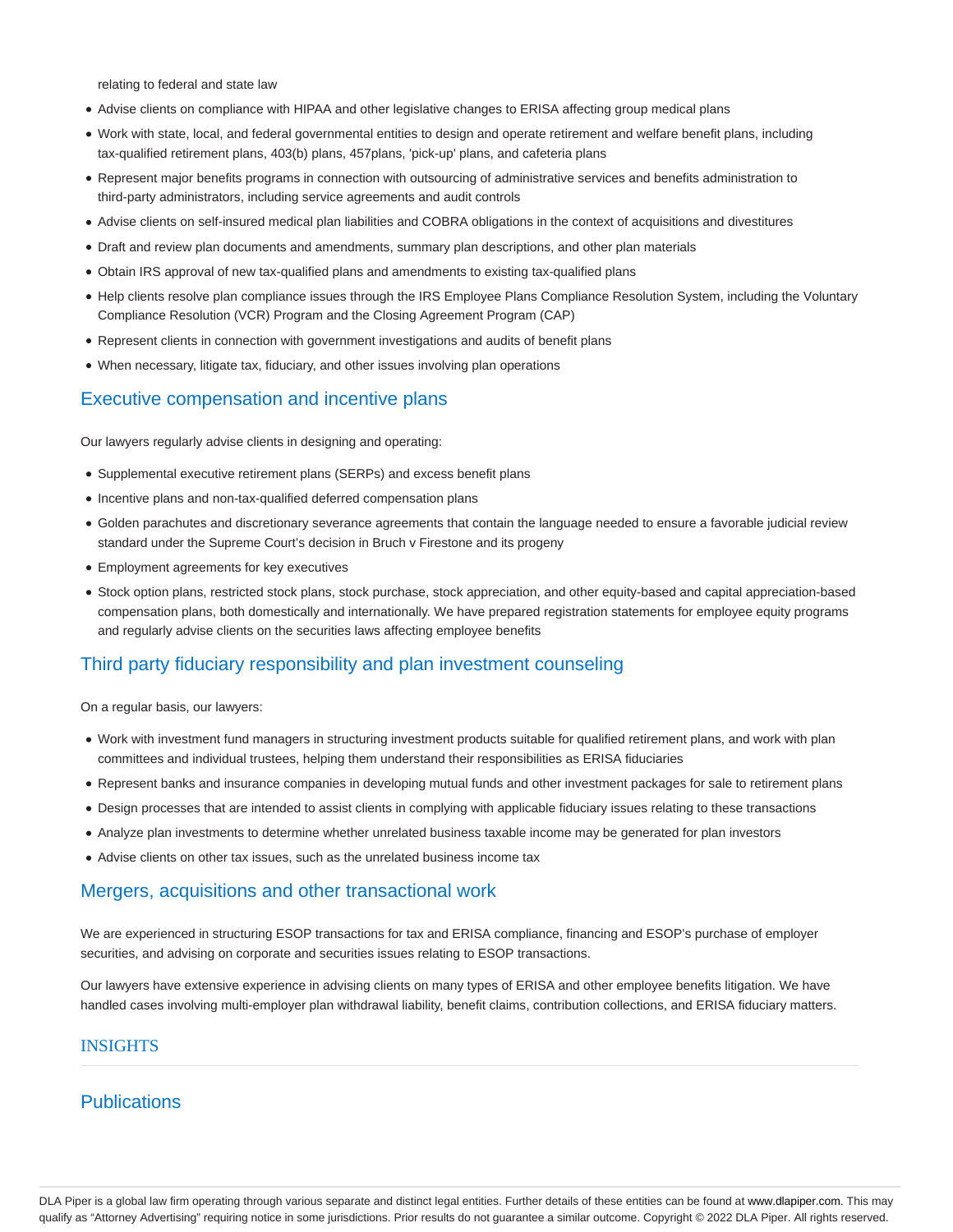**The Governor of Puerto Rico signed into law new labor reform legislation – but its implementation is unclear**

29 June 2022 Act No. 41 will come into effect on July 20, 2022.

**Dobbs v. Jackson Women's Health : Implications for business of a post-Roe landscape**

#### 23 June 2022

Dobbs raises a number of important questions for companies and entities.

**US Supreme Court: Federal Arbitration Act preempts California's Iskanian rule prohibiting individual arbitration of PAGA claims**

21 June 2022

The decision underscores the critical importance of severability clauses in preserving a party's right to compel arbitration.

**California Supreme Court holds that failure to pay meal and rest period premium wages can support derivative claims**

26 May 2022 Key details and implications for employers.

**New COVID-19 supplemental paid sick leave signed into California law**

11 February 2022 The new requirement will take effect on February 19, 2022 and applies retroactively to January 1, 2022.

**Supreme Court remands excessive fee case to Seventh Circuit to determine pleading standard**

1 February 2022

The Hughes case is indicative of many decisions rendered in the lower courts in recent years where courts facing the same or similar excessive fee allegations have reached opposite conclusions.

**Employers: 2022 deadlines approach to furnish incentive stock option and employee stock purchase plan information statements and returns**

11 January 2022

**IRS increases 2022 flexible spending and transportation benefit plan limits: two short charts**

16 November 2021 Action items for employers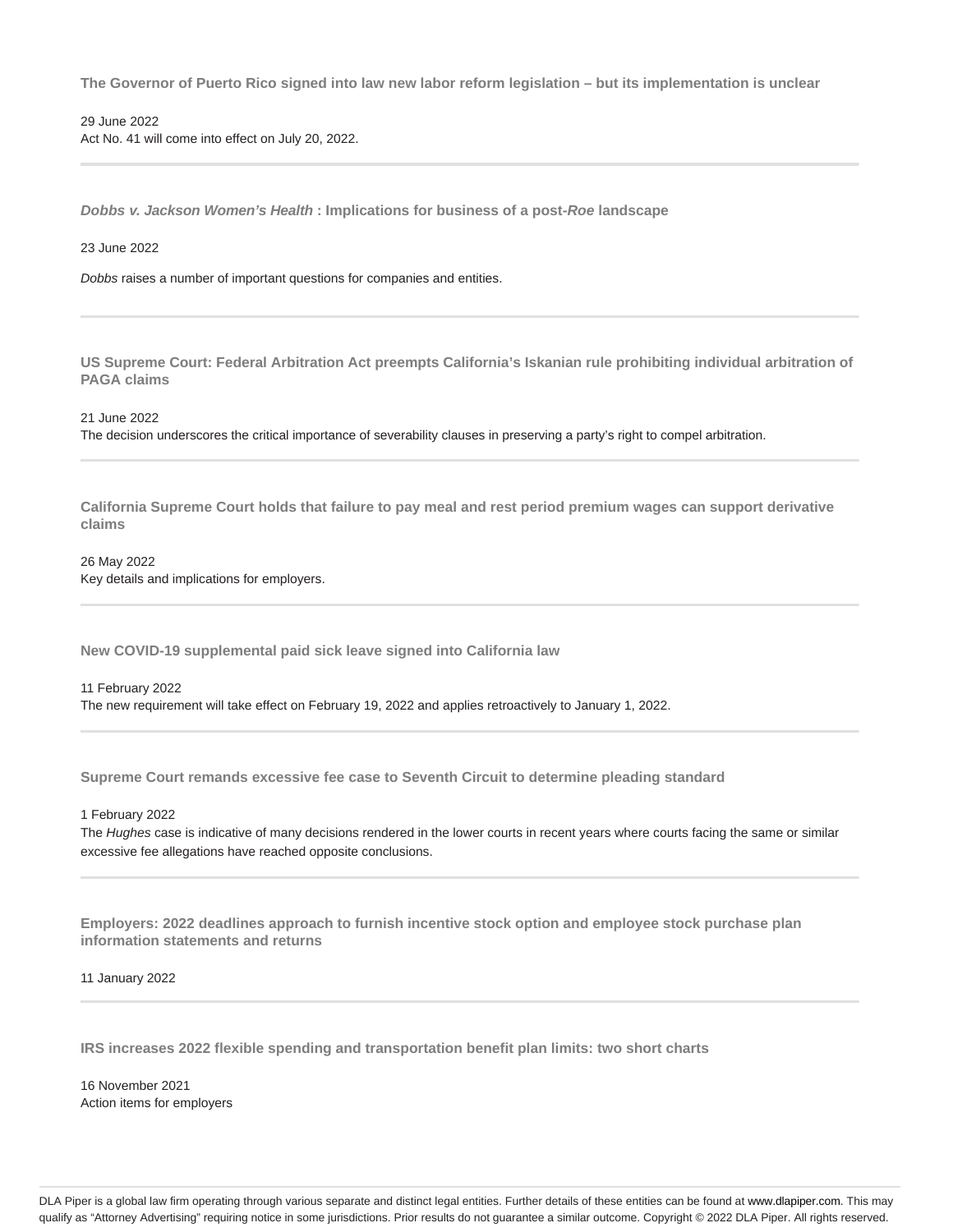**2022 retirement and benefit plan limits explained in 5 short charts**

11 November 2021 Many of the limits will increase in 2022.

**President Biden announces new vaccination requirements – what private employers and federal contractors need to know**

#### 14 September 2021

Employers already struggling with a puzzling array of compliance challenges aimed at combating COVID-19 now face additional vaccination and testing requirements.

**New workplace protections for medical cannabis patients in Puerto Rico**

12 August 2021 The new law creates a new protected category under Puerto Rico antidiscrimination laws.

**SCOTUS upholds the ACA: Next steps for employers**

8 July 2021

All ACA provisions regarding the employer mandate for large employers continue in effect; in addition, ACA patient protection provisions have been expanded by the Consolidated Appropriations Act, 2021.

**IRS extends remote electronic notarization relief for retirement plan elections through June 30, 2022**

7 July 2021

The notice extends relief from the "physical presence" requirement for certain participant elections required to be witnessed by a notary public or plan representative.

**EEOC updates guidance regarding employer COVID-19 vaccination policies; still more to come**

15 June 2021 The updated guidance addresses mandatory vaccination policies, vaccination incentive programs and confidentiality requirements.

**Guidance on COBRA subsidies under the American Rescue Plan Act**

1 June 2021 Key aspects of the guidance.

**Returning to Work: Key Issues for US Employers**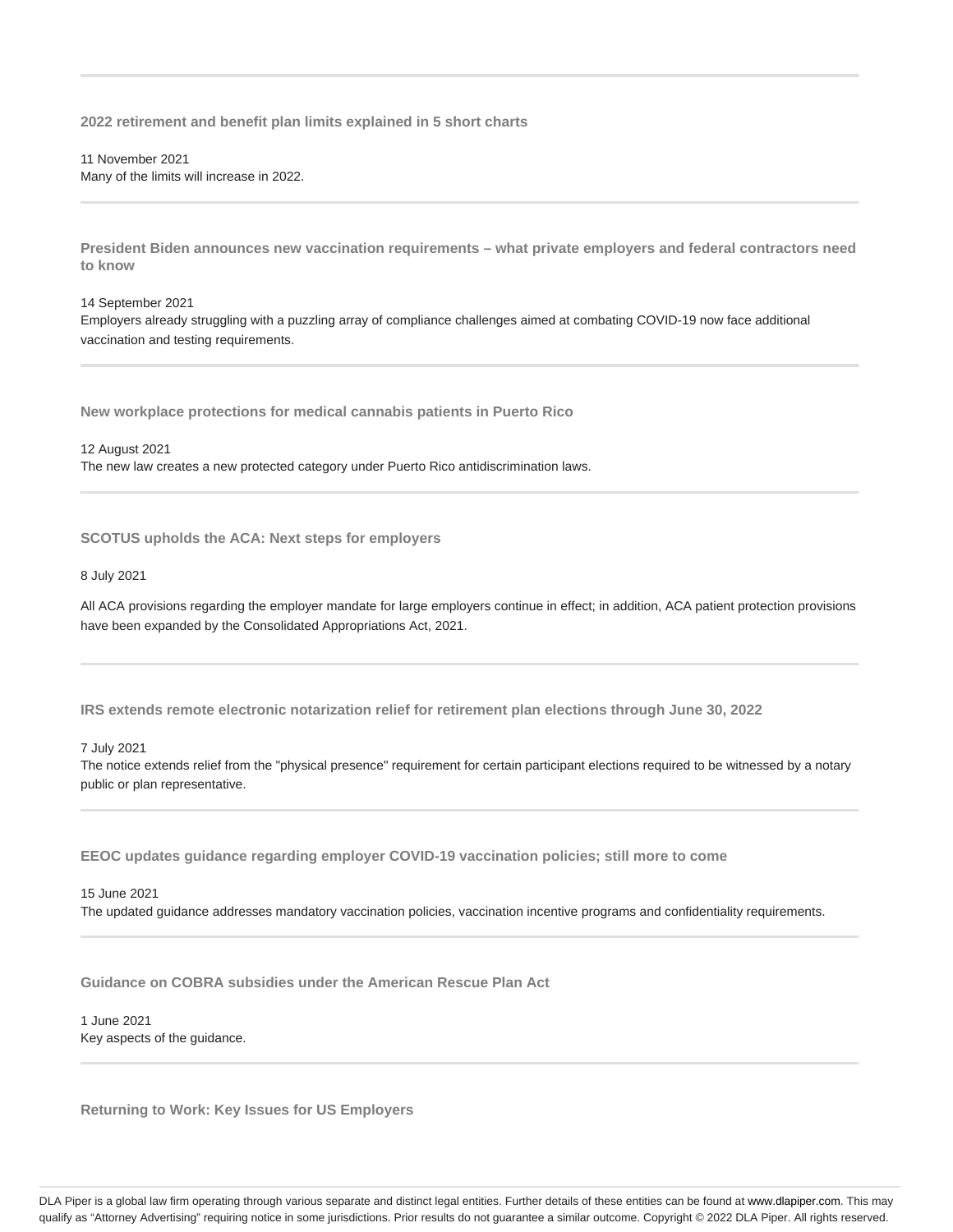27 April 2021

Key issues include what a full return to the workplace will look like, who will return and how, what structural measures will protect the health and safety of employees, and more.

**Top employee benefits issues to watch**

31 March 2021 The top 10 issues likely to impact plan sponsors in 2021 and beyond.

**Benefit plan provisions in the American Rescue Plan**

16 March 2021 The practical impact on employers and participants.

**Employers: 2021 deadlines approach to furnish incentive stock option and employee stock purchase plan information statements and returns**

13 January 2021 Corporations must furnish these statements on Forms 3921 and 3922 no later than February 1, 2021.

**FFCRA paid leave requirements set to expire – but employer payroll tax credit extended**

29 December 2020

Prudent employers will stay mindful of how the Family First Coronavirus Response Act's impending expiration interacts with their existing policies.

**New regional stay-at-home orders in California**

9 December 2020 Employers are strongly encouraged to evaluate their compliance with current orders as of December 9, 2020, and prepare for additional restrictions.

**IRS announces 2021 dollar limit increases on benefits and contributions in qualified retirement plans**

28 October 2020 Action items for employers.

**Expanded NYC Earned Safe and Sick Leave Law imposes additional obligations on employers**

8 October 2020

New York City's amended Earned Safe and Sick Leave mirrors new, more generous statewide requirements.

**California on the verge of instituting new deidentification requirements, broader research exemptions for health**

DLA Piper is a global law firm operating through various separate and distinct legal entities. Further details of these entities can be found at www.dlapiper.com. This may qualify as "Attorney Advertising" requiring notice in some jurisdictions. Prior results do not guarantee a similar outcome. Copyright @ 2022 DLA Piper. All rights reserved.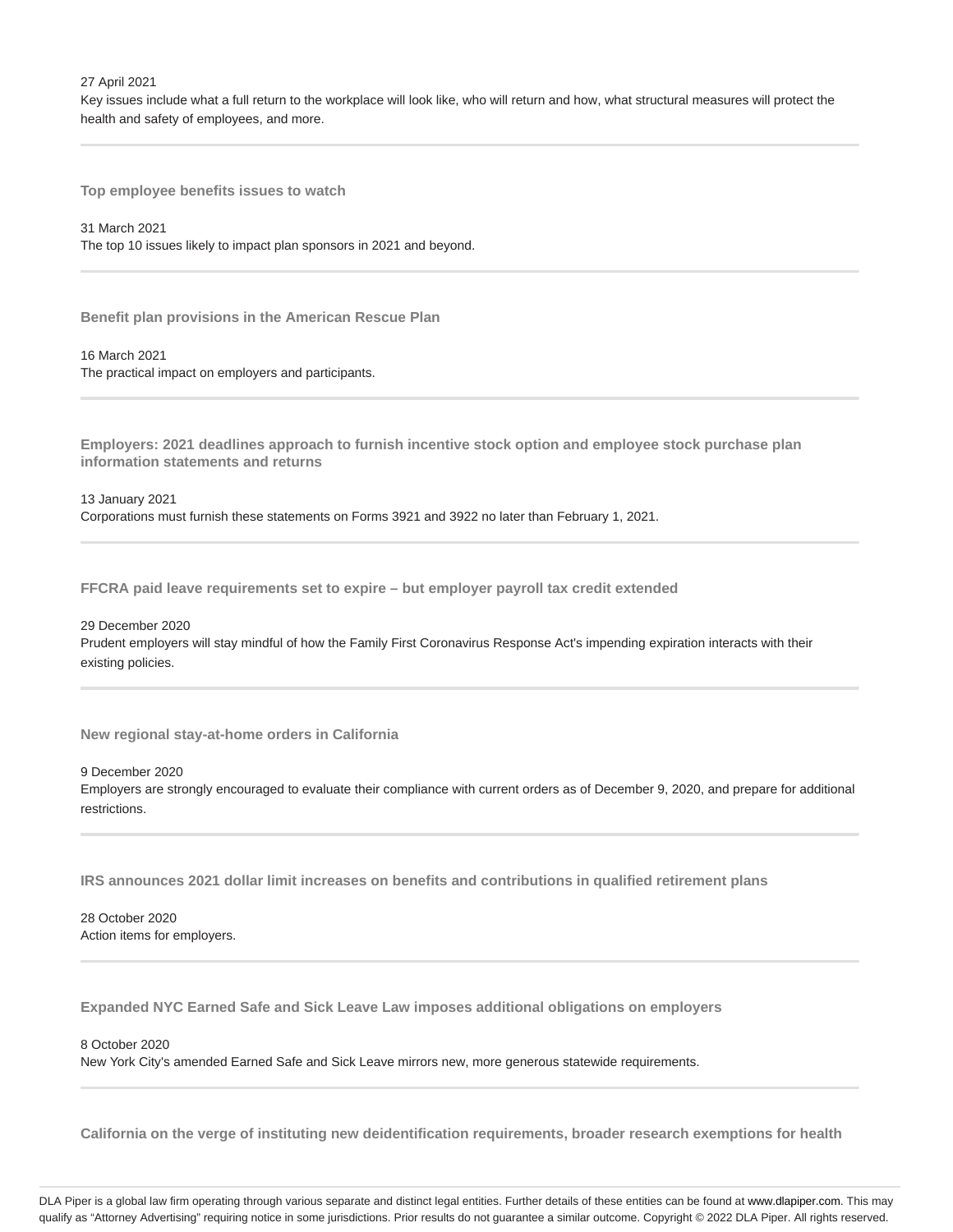**data**

#### 23 September 2020

AB 713 has an emergency clause that means it will go into immediate effect once the governor signs it.

**Recognizing (and combatting) unemployment insurance fraud amid COVID-19**

#### 16 September 2020

States must be prepared to face new challenges associated with the COVID-19 pandemic, such as increased fraudulent activity amid new and emerging fraud schemes.

**NLRB overturns restrictions on employee discipline for profane or abusive outbursts**

31 July 2020 Another reflection of a labor law landscape undergoing dramatic change.

**California mandates female board directors for publicly held companies**

#### 1 OCT 2018

California becomes the first state in the US to mandate gender diversity in the corporate boardroom, but the law may face legal challenges.

**Global Equity Desk Reference**

28 Nov 2011

## **Events**

## **Previous**

**Diversity and inclusion in the legal workplace: A discussion with Kenji Yoshino**

7 December 2021 | 4:00 - 5:15 EST **Webinar** 

**Crisis management for businesses 2.0: The impact of COVID-19 6+ months in**

19 October 2020 | 12:00 - 1:00 CT Webinar

DLA Piper is a global law firm operating through various separate and distinct legal entities. Further details of these entities can be found at www.dlapiper.com. This may qualify as "Attorney Advertising" requiring notice in some jurisdictions. Prior results do not guarantee a similar outcome. Copyright @ 2022 DLA Piper. All rights reserved.